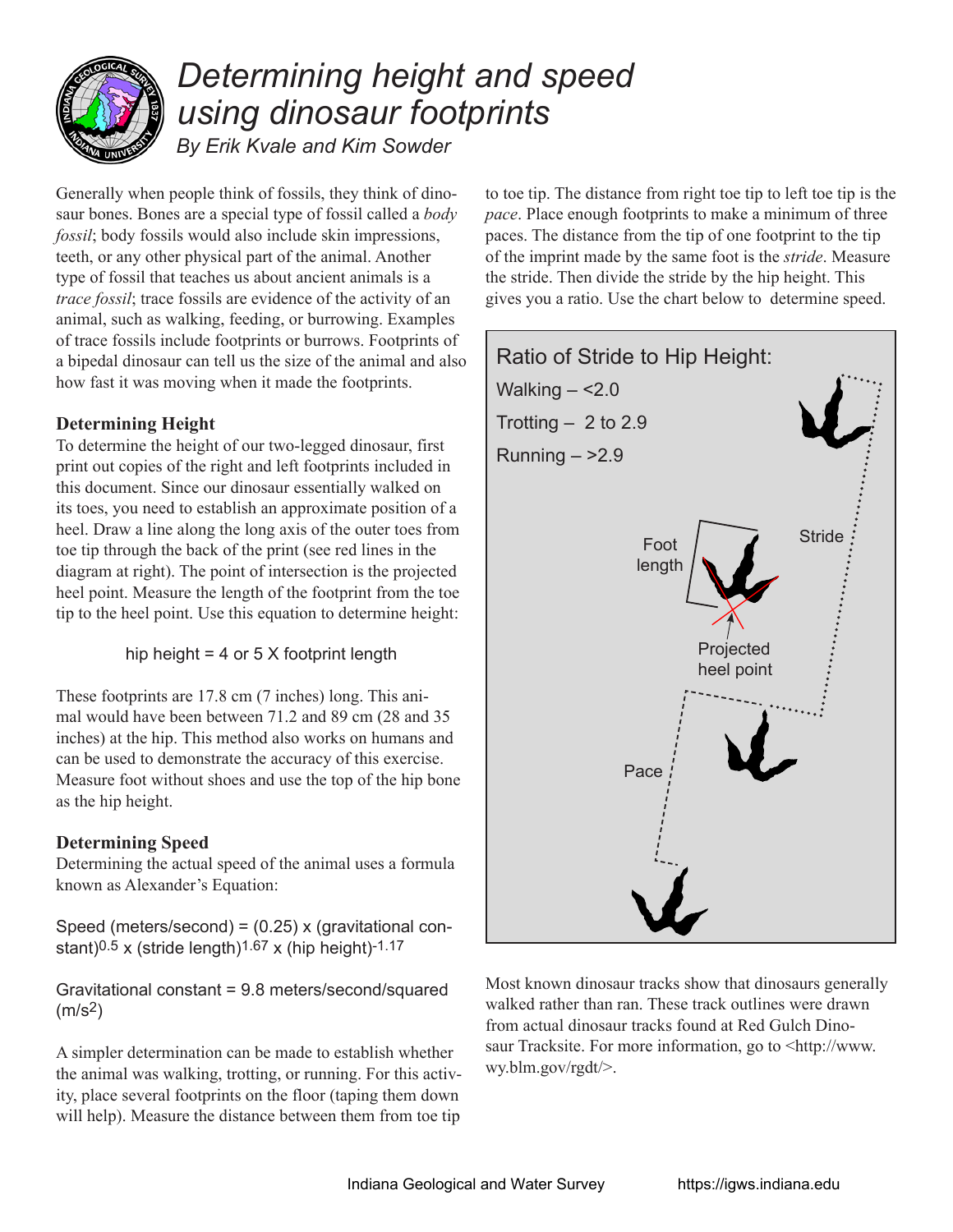

Right foot